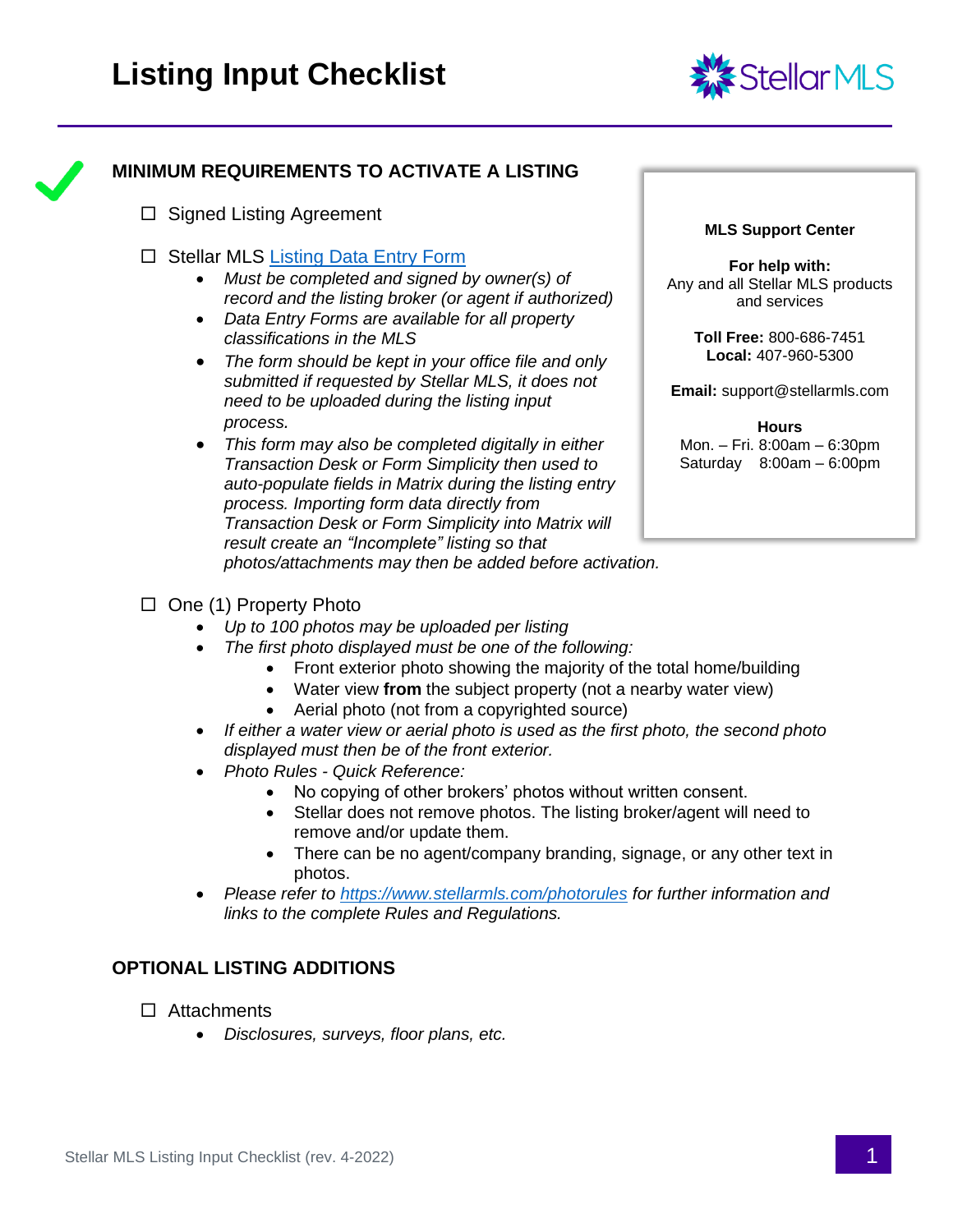

### **OPTIONAL LISTING ADDITIONS (continued)**

- □ Enter Open Houses
	- *Schedule Office Only, MLS Wide, Public, and Virtual Open Houses directly in Matrix*
	- MLS rules do not allow Open House information to be placed into the listing *remarks. After selecting your listing in Matrix, click Edit to display the Modify Listing screen and then choose Open House to enter the details.*



## **LISTING ENTRY TIMEFRAME**

All required listing types must be entered into the MLS with five (5) business days\* of either the date the owner(s) sign the listing agreement or of the effective date of the listing agreement.

*\*Per [Clear Cooperation Policy 8.0,](https://www.stellarmls.com/clearcooperation) if any public marketing begins, the listing must be entered into the MLS within one (1) business day.*

## **WITHHOLD ENTRY INTO THE MLS**

#### *OPTION 1:*

If the property is not ready to be marketed in the MLS within the five (5) business day\* timeframe, the *[OWNER\(S\) AUTHORIZATION TO TEMPORARILY EXCLUDE LISTING](https://www.stellarmls.com/documents/listing-forms)  [FROM THE MLS](https://www.stellarmls.com/documents/listing-forms)* form may be filed within the initial timeframe.

*For example, there are property repairs to complete or perhaps an agent is waiting on professional photos.*

#### *OPTION 2:*

Should the seller(s) not wish to have the property marketed in the MLS at all, then an OFFICE EXCLUSIVE – [NO ENTRY INTO THE MLS](https://www.stellarmls.com/documents/listing-forms) form may be filed within the initial five (5) business day\* timeframe.

*\*Per [Clear Cooperation Policy 8.0,](https://www.stellarmls.com/clearcooperation) if any public marketing begins, the listing must be entered into the MLS within one (1) business day.*



# **TEMPORARILY OFF MARKET**

All Active listings in the MLS must be available to show. Also, listings that are changed to Pending status must be available to show if back-up offers are being accepted by the owner(s).

Listings that become temporarily unavailable for showing by other Participants for any reason whatsoever must be changed to "TOM" (Temporary Off Market) status within two business days. Please refer to the MLS Rules and Regulations for additional details. [\[Article 4.12\]](https://inter.stellarmls.com/display/SRR/Article+4.12%3A+Listings+Not+Available+For+Showing)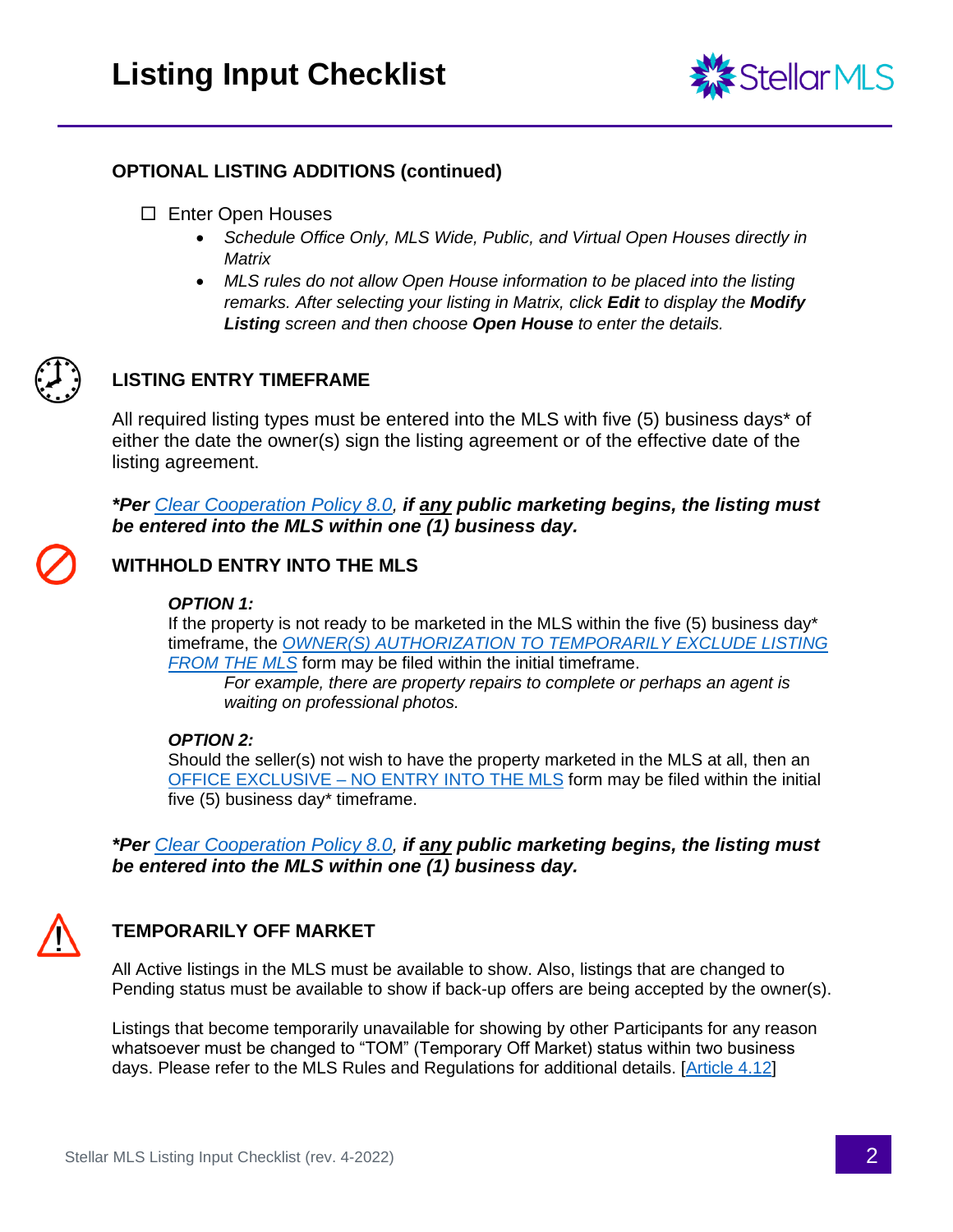



#### **DAYS ON MARKET**

Active Days on Market (ADOM) tied to a specific MLS ID

• Creating a new listing causes ADOM to reset to 0.

- Cumulative Days on Market (CDOM) is tied to a Property ID
	- An expired or withdrawn listing must be off the market for 60 days for CDOM to reset.



#### **LISTING MANIPULATION**

A listing within the same office that expires, is withdrawn, or cancelled should be reactivated with the same MLS ID if this occurs within 30 days from the expiration, withdrawal, or cancellation date.

Creating a new listing ID prior to 30 days from the expiration, withdrawal, or cancellation date by the same office to make it appear as new is a listing manipulation and subject to a fine.



## **REACTIVATING A LISTING / CREATING A NEW LISTING ID**

Listings must reflect the correct status at all times and may not be inactivated through a change of status and then be reactivated to cause the listing to appear as new. [\[Article 4.15\]](https://inter.stellarmls.com/display/SRR/Article+4.15:+Listing+Manipulation)

The only valid reasons for changing a listing number is the execution of a new listing agreement by a new office or the execution of a new listing agreement on a property by the same brokerage which is dated at least 30 days after expiration, withdrawal, or cancellation of the prior agreement. Reminder, the system's CDOM (Cumulative Days on Market) will reset to zero after the property has been off the market for 60 days.



### **MLS TEAMS**

Each MLS Participant or Subscriber has a unique ID number that is valid for one user only. Password sharing is strictly prohibited. Please note that unlicensed assistants and appraisers must also have their own accounts purchased through the local Realtor® Board/Association.

Should two (or more) subscribers from the same office wish to access each other's accounts in Matrix, in lieu of sharing passwords, the MLS Teams feature can be used. There are two types of teams: Access Only and Production Credit.

Access Only can be used when one subscriber may be covering for another agent on vacation for example while Production Credit teams are those who work together and advertise themselves as a Real Estate Team. Production Credit teams can be added to listings in Matrix and production reports can be run on the Team.

Teams can be created by broker's or their designee (Office Assistant, etc.). A Team Leader is assigned (must be a subscriber and real estate licensee) and then members can be added to the team.

Once a team has been created, simply click on your name in the top right corner of Matrix and then select the team member whose account you want to access from the drop-down menu. To switch back to your account, repeat the process above and select your name or simply log out and then back into Matrix.

Video Link:<https://vimeo.com/668797022> [Overview] Video Link:<https://vimeo.com/675965997> [Full Class]